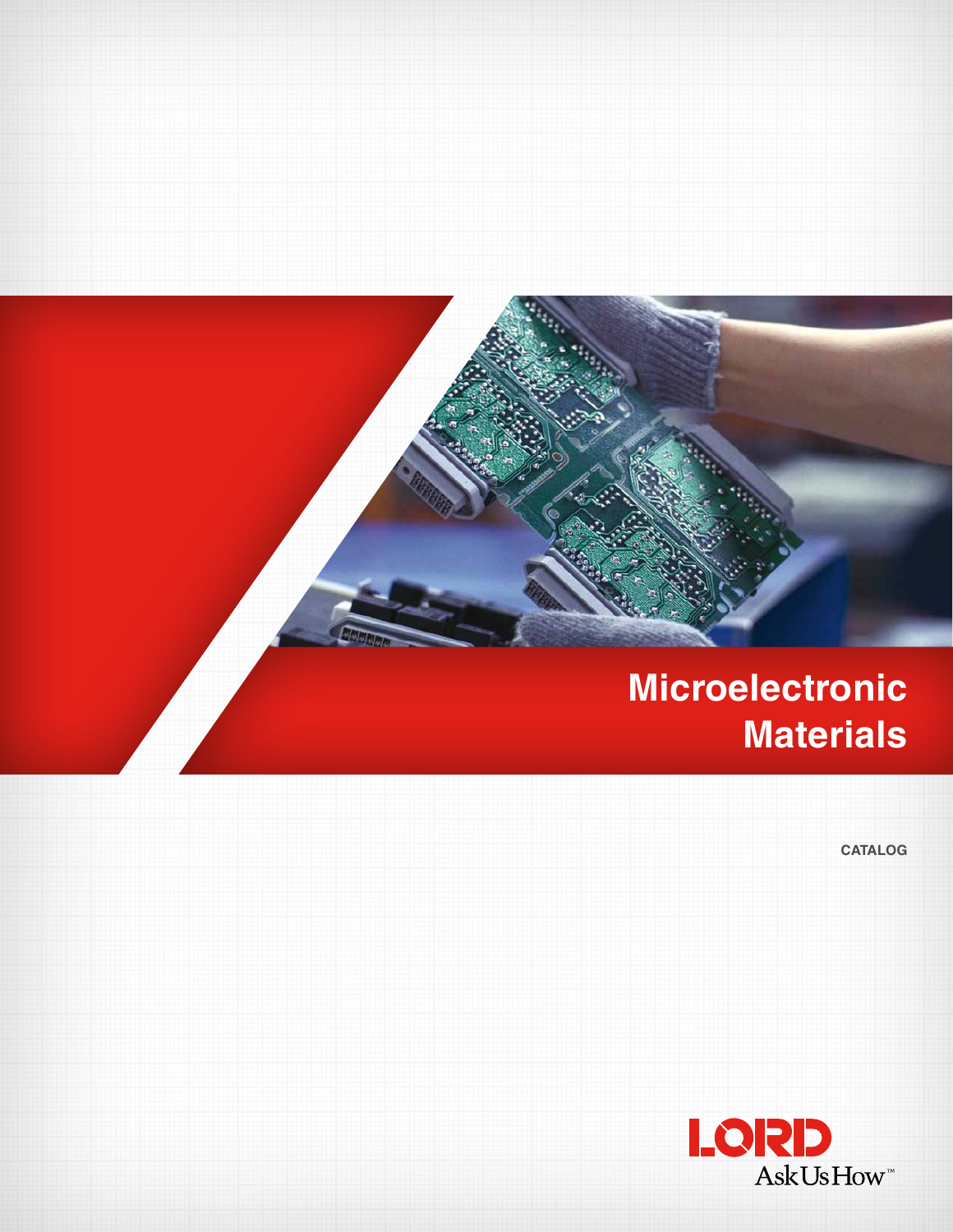**LORD partners with customers to leverage expertise in multiple chemistries and diverse applications to develop customized solutions.**

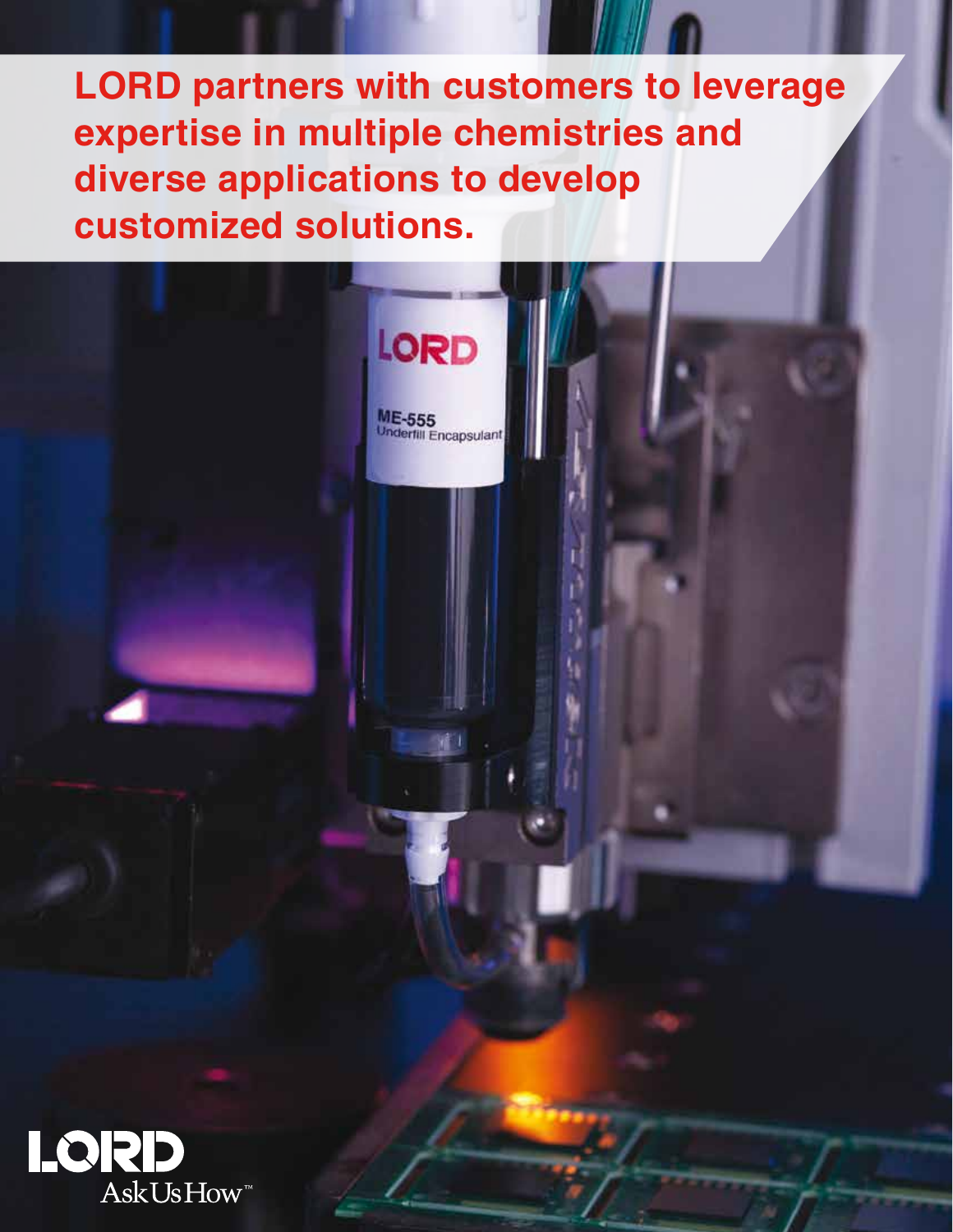

## **Design Without Compromise**

At LORD, we specialize in developing world-class thick film, thermal management, semiconductor packaging, circuit assembly, potting and encapsulation materials for demanding applications. Our experience in electronic materials spans more than 50 years, and we incorporate this vast knowledge in developing solutions for new applications to help ensure our customers' success.

The custom solutions we develop for our customers address specific performance requirements. We continue with this approach today, and the result is a more customized solution to address customer needs with a rapid response time.

If you need help choosing one of our standard microelectronic products or if they don't quite meet your needs, let us help you determine an appropriate solution for your application … Ask Us How.



## **SEMICONDUCTOR PACKAGING**

Semiconductor packaging materials are materials used to assemble semiconductor packages and range from adhesives to encapsulants. Our Surface Mount and Die Attach adhesives are designed to enhance the assembly process and improve reliability. Our Glob Top, Dam and Underfill encapsulants provide environmental protection, reduce warpage, demonstrate excellent flow, offer good adhesion to multiple substrates and have the strength to handle over-molding and subsequent process steps.

## **THERMAL MANAGEMENT**

LORD CoolTherm™ thermal management materials are critical to the reliability of the semiconductor chip. Thermal management materials are used to effectively transfer heat from the semiconductor chip or package to the heat sink or heat spreader and are available in adhesives, gels or greases. These materials offer a variety of thermal performances, dependent on the end use application.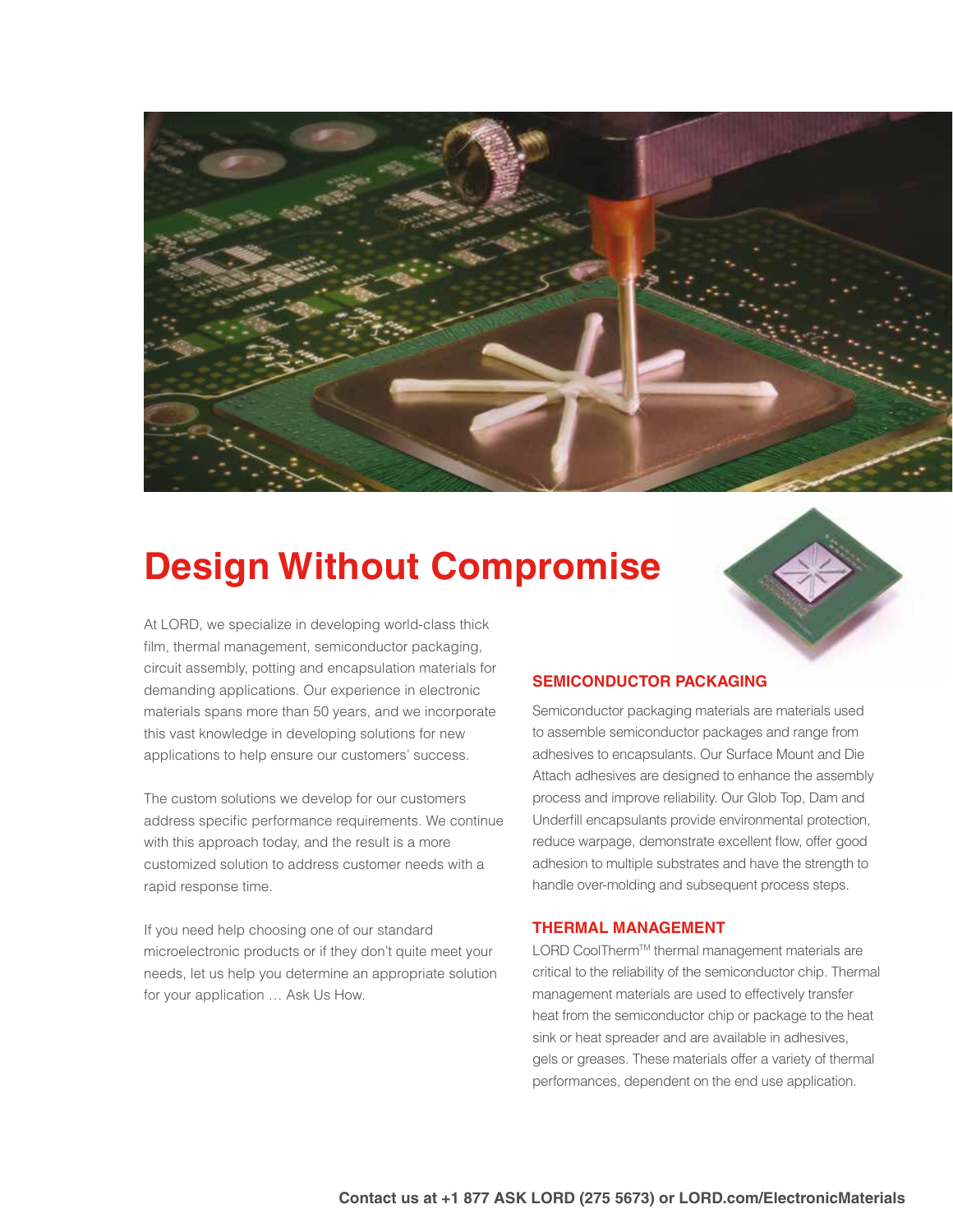|                                            |             | Adhesives Encapsulants Underfills Gels |  | Greases | Thermally  | <b>Electrically</b> | <b>Components</b> |          | Viscosity,<br>cps @ 25°C |
|--------------------------------------------|-------------|----------------------------------------|--|---------|------------|---------------------|-------------------|----------|--------------------------|
|                                            |             |                                        |  |         | Conductive | Conductive          | 1K                | 2K       |                          |
| Circalok™ 6027                             | $\times$    |                                        |  |         |            |                     | $\times$          |          | 450,000                  |
| $\fbox{\tt CoolTherm™} \ \texttt{EP-6037}$ | $\times$    |                                        |  |         | $\times$   |                     |                   | $\times$ | 500,000                  |
| CoolTherm<br>EP-6150                       | $\times$    |                                        |  |         | $\times$   |                     | $\times$          |          | 145,000                  |
| CoolTherm<br>EP-6151                       | $\times$    |                                        |  |         | $\times$   |                     | $\times$          |          | 750,000                  |
| CoolTherm<br>EP-6960                       | $\times$    |                                        |  |         | $\times$   | $\times$            | $\times$          |          | 150,000                  |
| CoolTherm<br>EP-6968                       | $\times$    |                                        |  |         | $\times$   | $\times$            |                   | $\times$ | 250,000                  |
| Thermoset™<br>945-6443                     | $\times$    |                                        |  |         |            |                     | $\times$          |          | 25,000                   |
| CoolTherm<br>EP-343                        | $\times$    |                                        |  |         | $\times$   |                     |                   | $\times$ | 55                       |
| Thermoset<br>MA-420                        | $\times$    |                                        |  |         |            |                     | $\times$          |          | 2,100,000                |
| Thermoset<br>MA-511                        | $\times$    |                                        |  |         |            |                     | $\times$          |          | 300,000                  |
| CoolTherm<br>MT-125                        | $\times$    |                                        |  |         | $\times$   |                     | $\mathsf{X}$      |          | 100,000                  |
| CoolTherm<br>MD-140 SP                     | $\times$    |                                        |  |         | $\times$   | $\times$            | $\times$          |          | 30,000                   |
| CoolTherm<br>MD-161                        | $\times$    |                                        |  |         | $\times$   | $\times$            | $\times$          |          | 40,000                   |
| CoolTherm<br>MT-220                        | $\times$    |                                        |  |         | $\times$   |                     | $\times$          |          | 100,000                  |
| CoolTherm<br>MT-322                        | $\mathsf X$ |                                        |  |         | $\times$   |                     | $\times$          |          | 65,000                   |
| CoolTherm<br>SC-322                        | $\times$    |                                        |  |         | $\times$   |                     | $\times$          |          | 65,000                   |
| CoolTherm<br>MT-815                        | $\times$    |                                        |  |         | $\times$   | $\times$            | $\times$          |          | 50,000                   |
| Thermoset<br>EP-937                        |             | $\times$                               |  |         |            |                     | X                 |          | 47,900                   |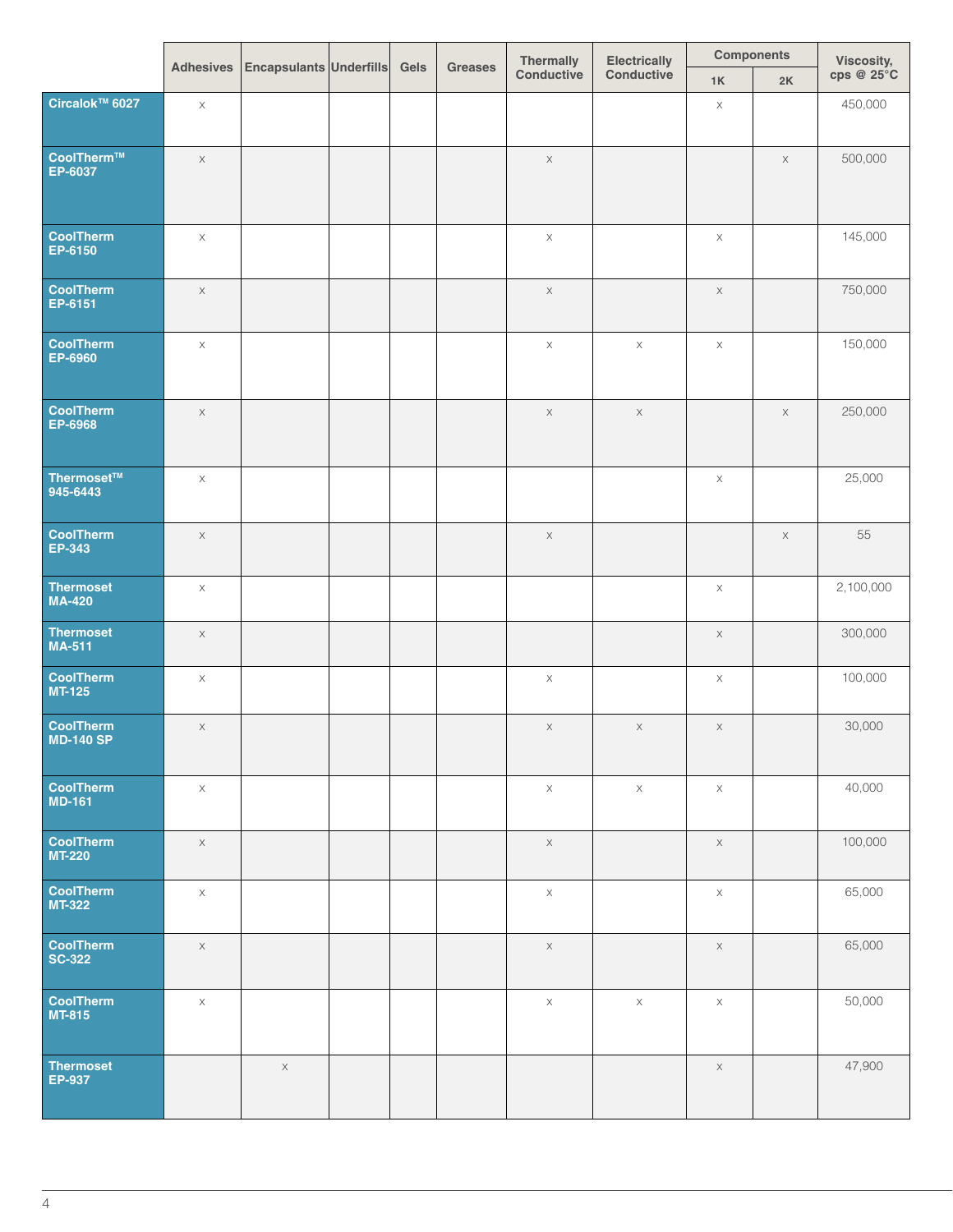| <b>Cure Schedule</b>                                                         | Thermal<br>Conductivity,<br>W/mK                           | <b>Volume Resistivity,</b><br>ohm-cm $@$ 25 $°C$ | <b>Glass Transition</b><br>Temperature (Tg), °C        | <b>Description</b>                                                                                                                                                                                                                                        |
|------------------------------------------------------------------------------|------------------------------------------------------------|--------------------------------------------------|--------------------------------------------------------|-----------------------------------------------------------------------------------------------------------------------------------------------------------------------------------------------------------------------------------------------------------|
| 30 min @ 121°C<br>10 min @ 150°C                                             |                                                            | $>1 \times 10^{14}$                              | 90                                                     | Thixotropic rapid cure epoxy adhesive that provides excellent<br>thermal stability and chemical resistance. It is designed for use<br>in the assembly of electronic components.                                                                           |
| 24 hr @ 25°C<br>2 hr @ 65°C                                                  | 1.2<br>(w/CoolTherm<br>6010B)<br>1.1<br>(w/CoolTherm 6252) | $>1 \times 10^{15}$                              | 106<br>(w/CoolTherm 6010B)<br>70<br>(w/CoolTherm 6252) | Epoxy resin for use with various hardeners to create an epoxy<br>system. It is designed for use as a thermal interface material<br>between heat sinks and power devices.                                                                                  |
| 30 min @ 121°C<br>10 min @ 177°C                                             | 0.6                                                        | $>1 \times 10^{15}$                              | 141                                                    | Thixotropic rapid cure epoxy adhesive that provides excellent<br>thermal stability and chemical resistance. It is designed for use<br>in the assembly of electronic components.                                                                           |
| 30 min @ 121°C<br>10 min @ 177°C                                             | 0.6                                                        |                                                  | 124                                                    | Aluminum-filled epoxy adhesive designed for use as a thermal<br>interface material between heat sinks and in other applications<br>requiring good adhesion and heat transfer properties.                                                                  |
| 90 min @ 125°C<br>30 min @ 150°C<br>5 min @ 210°C                            | 1.1                                                        | < 0.0008                                         | 49                                                     | Silver-filled conductive adhesive that offers excellent electrical<br>conductivity and room temperature stability. It provides<br>excellent adhesion to various surfaces including silicon,<br>ceramic, plastics and metal.                               |
| 24 hr @ 25°C<br>1 hr @ 65°C                                                  | 1.2                                                        | < 0.001                                          |                                                        | Silver-filled conductive adhesive that offers excellent electrical<br>conductivity and good adhesion to a wide variety of substrates<br>including glass and most plastics. It can be used where room<br>temperature or low temperature cure is preferred. |
| 2.5 min @ 125°C<br>1.5 min @ 150°C                                           |                                                            | $>1 \times 10^{15}$                              | 150                                                    | Rapid cure epoxy adhesive that provides excellent thermal<br>stability, chemical resistance and possibility of low temperature<br>cure.                                                                                                                   |
| 2 hr @ 65°C<br>followed by<br>4 hr @ 135°C                                   | 1.1                                                        | $1 \times 10^{16}$                               | 106                                                    | Thermally conductive epoxy conformal coating adhesive<br>recommended for coating printed circuit boards,<br>semiconductors and heat sink assemblies.                                                                                                      |
| 3 min @ 120°C<br>60-90 sec @ 150°C                                           |                                                            | $9 \times 10^{15}$                               | 70                                                     | Surface mount adhesive that provides snap cure for high speed<br>printed circuit board assembly.                                                                                                                                                          |
| 3 min @ 120°C<br>60-90 sec @ 150°C                                           |                                                            | $> 9 \times 10^{15}$                             | 70                                                     | Surface mount adhesive or sealant for microelectronic<br>applications.                                                                                                                                                                                    |
| 30 min @ 100°C<br>8 min @ 150°C                                              | 2.35                                                       | $2 \times 10^{13}$                               | 123                                                    | Rapid cure, one-component adhesive that provides long<br>working life and high thermal conductivity.                                                                                                                                                      |
| 5-10 min @ 120°C<br>3-5 min @ 150°C<br>1-3 min @ 180°C                       | 12                                                         | 0.0001                                           | 82                                                     | Silver-filled electrically conductive adhesive designed for use in<br>thermally demanding die attach application where thin bondline<br>is desired.                                                                                                       |
| 60 min @ 150°C                                                               | 1.9                                                        | < 0.001                                          | 55                                                     | Electrically conductive adhesive designed for demanding LED<br>assembly applications.                                                                                                                                                                     |
| 30 min @ 125°C<br>10 min @ 150°C                                             | 4.2                                                        | $1.25 \times 10^{7}$                             | -90                                                    | Fast cure, one-component adhesive that provides superior<br>adhesion strength and extremely high thermal conductivity.                                                                                                                                    |
| 60 min @ 120°C<br>30 min @ 150°C                                             | 1.7                                                        | $2 \times 10^{15}$                               |                                                        | Thermally conductive silicone adhesive that forms a flexible<br>elastomer. It exhibits low shrinkage and low stress on<br>components as it cures.                                                                                                         |
| 60 min @ 120°C<br>30 min @ 150°C                                             | 1.7                                                        | $2 \times 10^{14}$                               | $-47$                                                  | Thermally conductive silicone adhesive that contains glass<br>beads for use where thermal dissipation and bondline control<br>are desired.                                                                                                                |
| 60 min @ 125°C<br>(alternative<br>cure conditions<br>available)              | 12                                                         | 0.0001                                           | 11                                                     | Low modulus, silver-filled, electrically conductive adhesive<br>designed for use in thermally demanding die attach<br>applications. It may be used for solder replacement.                                                                                |
| 6-12 min @ 150°C<br>12 min @ 135°C<br>18-28 min @ 120°C<br>60-80 min @ 100°C |                                                            | $1 \times 10^{15}$                               | 125                                                    | Epoxy encapsulant designed for coating semiconductor<br>devices on printed circuit boards.                                                                                                                                                                |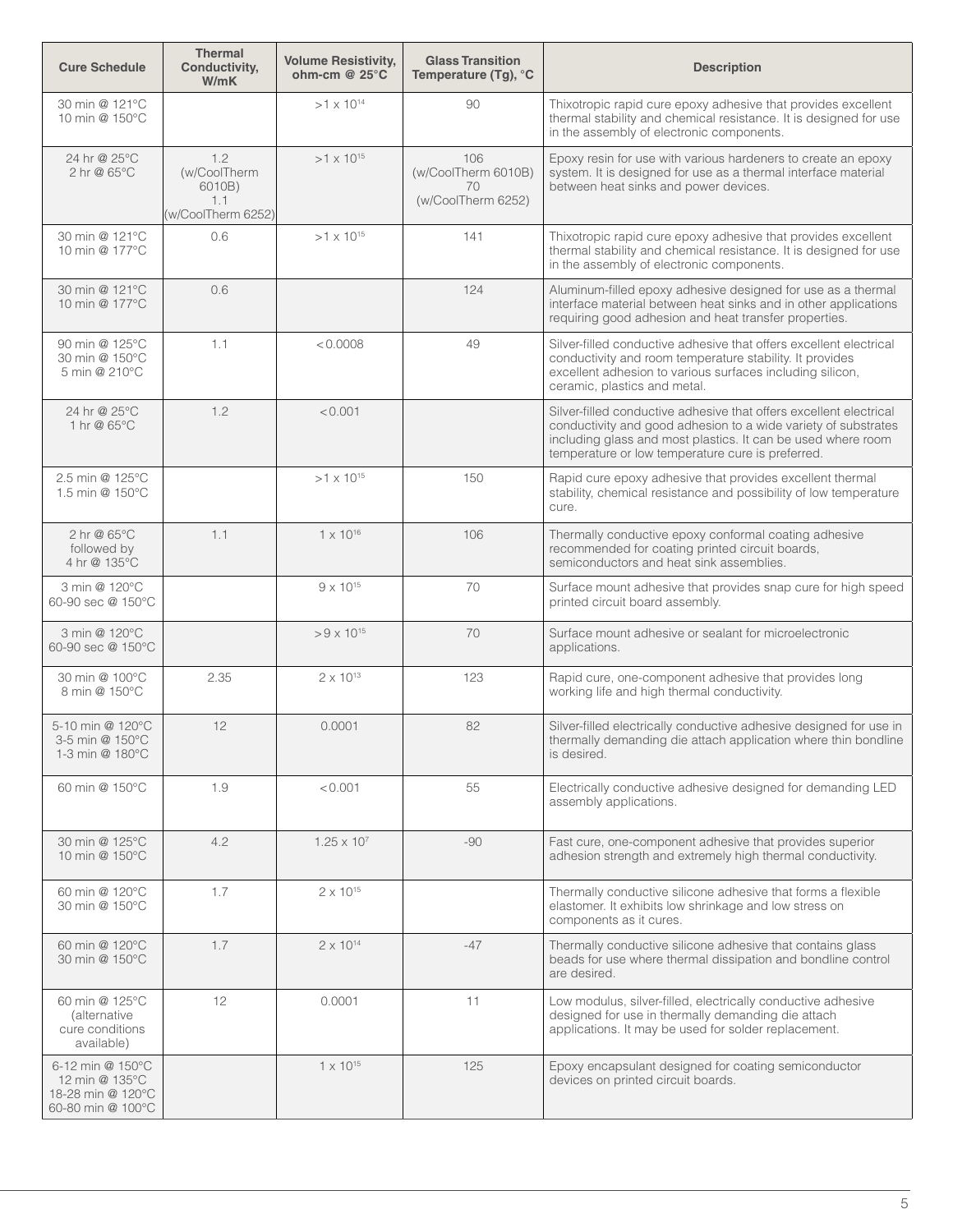|                                   |                                        |          |          |                | Thermally  | Electrically |          | <b>Components</b> | Viscosity,<br>cps @ 25°C         |
|-----------------------------------|----------------------------------------|----------|----------|----------------|------------|--------------|----------|-------------------|----------------------------------|
|                                   | Adhesives Encapsulants Underfills Gels |          |          | <b>Greases</b> | Conductive | Conductive   | 1K       | 2K                |                                  |
| Thermoset<br>ME-430               | $\times$                               |          |          |                |            |              | $\times$ |                   | 317,500                          |
| Thermoset<br>ME-455               | $\times$                               |          |          |                |            |              | $\times$ |                   | 19,000                           |
| Thermoset<br>ME-456               | $\times$                               |          |          |                |            |              | $\times$ |                   | 1,200,000                        |
| Thermoset<br>LS 213-9             | $\times$                               | $\times$ |          |                |            |              | $\times$ |                   | 2,800                            |
| CoolTherm<br>ME-525               |                                        | $\times$ |          |                | $\times$   |              | $\times$ |                   | 6,000                            |
| CoolTherm<br>ME-531               |                                        | $\times$ |          |                | $\times$   |              | $\times$ |                   | 4,000                            |
| Thermoset<br>ME-532               |                                        | $\times$ |          |                |            |              | $\times$ |                   | 3,000                            |
| CoolTherm<br>ME-543               |                                        | $\times$ |          |                | $\times$   |              | $\times$ |                   | 21,000                           |
| CoolTherm<br>ME-555               |                                        | $\times$ |          |                | $\times$   |              | $\times$ |                   | 5,500                            |
| Thermoset<br>ME-588               |                                        | $\times$ |          |                |            |              | $\times$ |                   | 13,000                           |
| CoolTherm<br>MG-120               |                                        |          | $\times$ |                | $\times$   |              | $\times$ |                   | 400,000                          |
| CoolTherm<br>MG-121               |                                        |          | $\times$ |                | $\times$   |              | $\times$ |                   | 60,500                           |
| CoolTherm<br>MG-122               |                                        |          | $\times$ |                | $\times$   |              | $\times$ |                   | 60,000                           |
| <b>CoolTherm</b><br>MG-133        |                                        |          | X        |                | $\times$   |              | $\times$ |                   | 128,400<br>(shear rate<br>5/sec) |
| CoolTherm<br>SC-6754              |                                        |          |          | $\times$       | $\times$   |              | $\times$ |                   | 500,000                          |
| CoolTherm<br>SG-21                |                                        |          |          | $\times$       | $\times$   |              | $\times$ |                   | 1,800,000                        |
| CoolTherm<br>TC-404               |                                        |          |          | $\mathsf{X}$   | $\times$   |              | $\times$ |                   | 212,400<br>(shear rate<br>5/sec) |
| CoolTherm<br>TC-405               |                                        |          |          | $\times$       | $\times$   |              | $\times$ |                   | 175,000<br>(shear rate<br>5/sec) |
| <b>CoolTherm</b><br><b>TC-501</b> |                                        |          |          | $\times$       | $\times$   |              | $\times$ |                   | 128,400                          |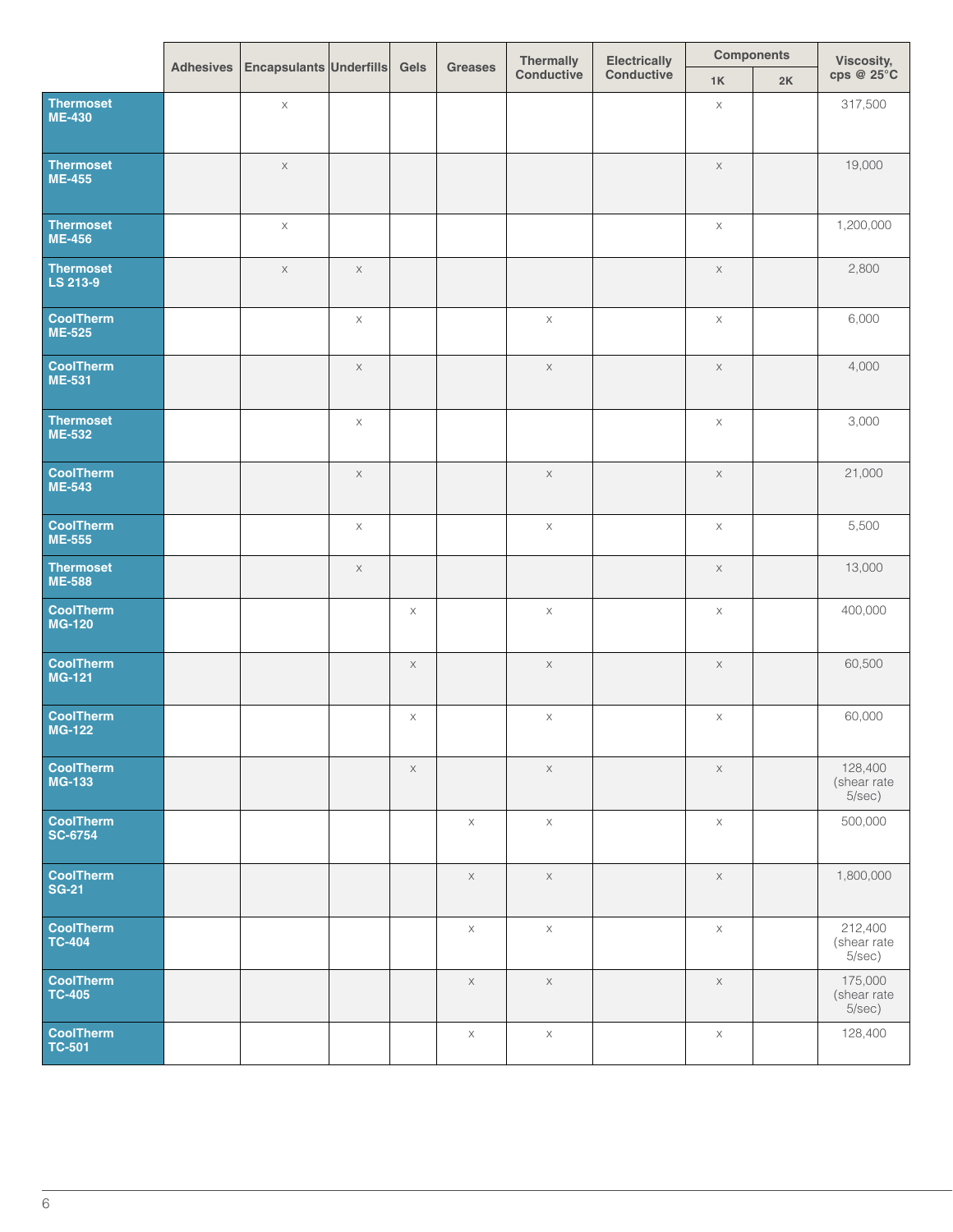| <b>Cure Schedule</b>                             | Thermal<br>Conductivity,<br>W/mK | <b>Volume Resistivity,</b><br>ohm-cm $@$ 25 $°C$ | <b>Glass Transition</b><br>Temperature (Tg), °C | <b>Description</b>                                                                                                                                                             |
|--------------------------------------------------|----------------------------------|--------------------------------------------------|-------------------------------------------------|--------------------------------------------------------------------------------------------------------------------------------------------------------------------------------|
| 30 min @ 150°C                                   |                                  | $1 \times 10^{15}$                               | 135                                             | High purity epoxy encapsulant designed for encapsulation of<br>Chip-on-Board (COB) devices.                                                                                    |
| 30 min @ 150°C                                   |                                  | $1 \times 10^{15}$                               | 135                                             | High purity epoxy encapsulant designed for encapsulation of<br>wire-bonded or flip chip die cavity packages.                                                                   |
| 30 min @ 150°C                                   |                                  | $>1 \times 10^{15}$                              | 135                                             | High purity epoxy dam material for use where a dam is needed<br>to restrict flow of a cavity fill encapsulant.                                                                 |
| 2 hr @ 120°C<br>5 hr @ 104°C<br>8 hr @ 93°C      |                                  | $2 \times 10^{15}$                               | 80                                              | Unfilled epoxy encapsulant designed for electrical laminations,<br>encapsulation, or reworkable underfill applications.                                                        |
| 30 min @ 150°C<br>15 min @ 165°C                 | 0.5                              | $1 \times 10^{15}$                               | 120                                             | High purity epoxy underfill developed for encapsulation of<br>electronic components.                                                                                           |
| 30 min @ 150°C<br>15 min @ 165°C                 | 0.5                              | $1 \times 10^{15}$                               | 140                                             | High purity epoxy underfill developed for encapsulation<br>of electronic components. Specially designed for higher<br>temperature applications.                                |
| 90 min @ 150°C<br>60 min@ 165°C                  |                                  | $1.27 \times 10^{16}$                            | 135                                             | High purity epoxy underfill developed for encapsulation of<br>electronic components. Specially designed for low standoff<br>assembly.                                          |
| 7-20 min<br>@ 160-165°C                          | 1.2                              | $>1 \times 10^{15}$                              | 135                                             | High purity epoxy underfill developed for encapsulation of<br>electronic component. Specially designed to be used when<br>anhydride-free and thermal conductivity are desired. |
| 30 min @ 150°C<br>15 min @ 165°C                 | 0.5                              | $1 \times 10^{15}$                               | 125                                             | High purity epoxy underfill developed for encapsulation of<br>electronic components.                                                                                           |
| 7-20 min<br>@ 160-165°C                          |                                  | $>1 \times 10^{15}$                              | 139                                             | High purity epoxy underfill developed for encapsulation of<br>electronic component. Specially designed to be anhydride-free.                                                   |
| 60 min @ 120°C<br>30 min @ 150°C                 | 2.8                              | $8 \times 10^{13}$                               | $-121$                                          | Thermally conductive silicone gel exhibits very low thermal<br>resistance and good HAST resistance. It is designed to inhibit<br>bleeding, separation and pump-out.            |
| 2 hr @ 100°C<br>60 min @ 125°C<br>30 min @ 150°C | 2.3                              | $8 \times 10^{13}$                               | $-121$                                          | Thermally conductive silicone gel exhibits very low thermal<br>resistance and good HAST resistance. It is designed to inhibit<br>bleeding, separation and pump-out.            |
| 60 min @ 120°C<br>30 min @ 150°C                 | 2.8                              | $8 \times 10^{13}$                               | $-121$                                          | Thermally conductive silicone gel exhibits very low thermal<br>resistance and good HAST resistance. It is designed to inhibit<br>bleeding, separation and pump-out.            |
| 60 min @ 100°C<br>30 min @ 120°C                 | 3.6                              |                                                  | $-110$                                          | Thermally conductive silicone gel exhibits very low thermal<br>resistance and good HAST resistance. It is designed to inhibit<br>bleeding, separation and pump-out.            |
|                                                  | 0.5                              | $1 \times 10^{14}$                               |                                                 | Thermally conductive silicone grease designed for applications<br>where low thermal conductivity is sufficient. It is suitable for<br>larger area applications.                |
|                                                  | 0.8                              |                                                  |                                                 | Non-reactive, thermally conductive silicone grease used when<br>applications may require the heat sink to be removed from the<br>device.                                       |
|                                                  | 4.3                              |                                                  |                                                 | Non-reactive, solvent-free thermally conductive silicone grease<br>designed for applications with demanding thermal concerns. It<br>is reworkable.                             |
|                                                  | 5                                |                                                  |                                                 | Non-reactive, solvent-free thermally conductive silicone grease<br>designed for applications with demanding thermal concerns. It<br>is reworkable.                             |
|                                                  | 3.6                              |                                                  |                                                 | Solvent-free thermally conductive silicone grease which forms<br>cross-linking structure over time to avoid pump out.                                                          |